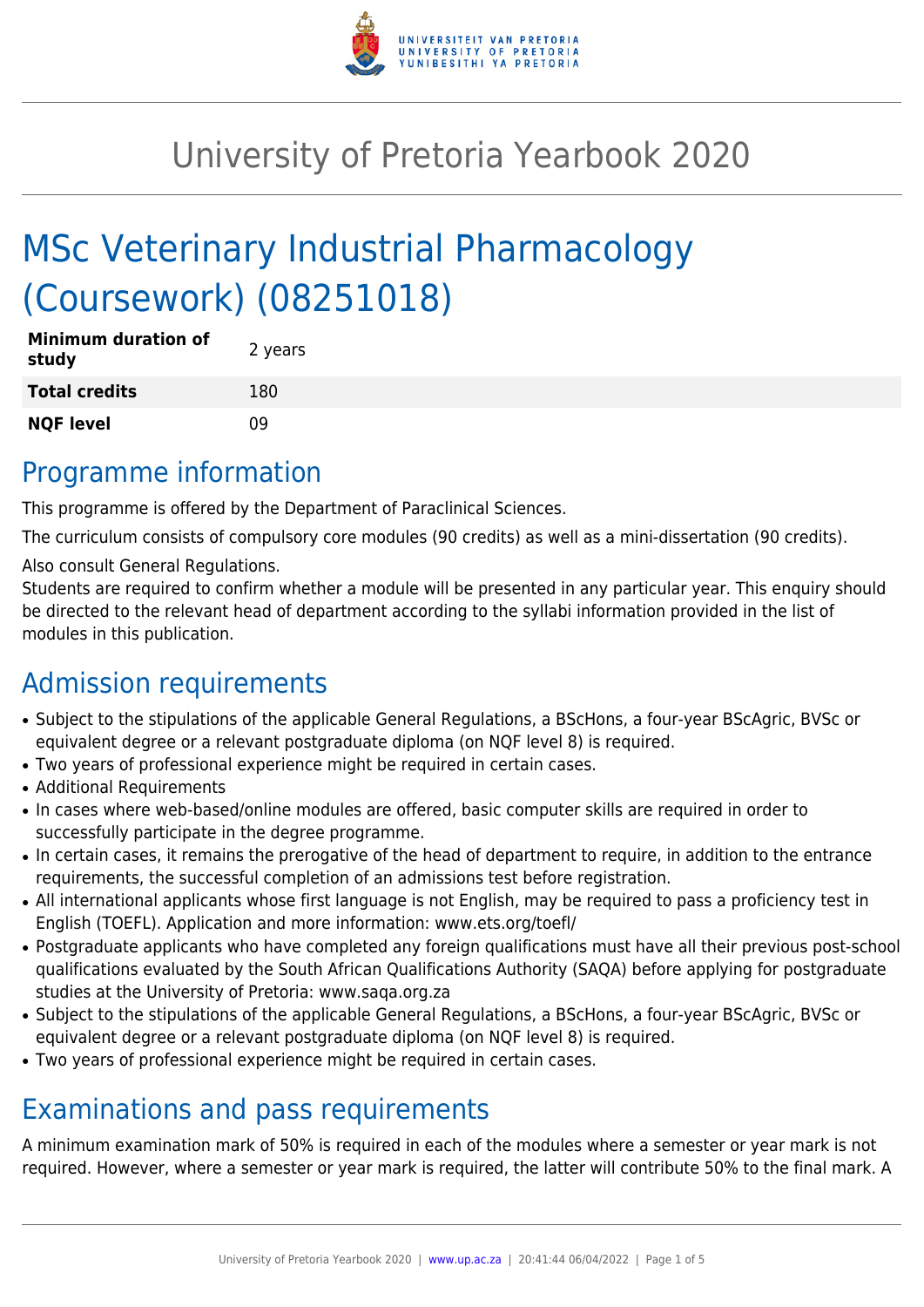

subminimum of 40% is required in the examination and a final mark of at least 50 % to pass the module. Instructions regarding requirements for semester, year or examination marks are published in the study guides, for the specific attention of candidates.

The MSc coursework degree is conferred by virtue of the successful completion of examinations on the coursework modules and a mini-dissertation.

If a student fails a module, he/she will have to repeat the module the following year. A module cannot be repeated more than twice.

## Research information

Also consult the General Regulations.

Candidates must submit a mini-dissertation which deals with an applied field of study. The topic is determined in consultation with the supervisor and the relevant head of department, and must be approved according to Faculty guidelines. The mini-dissertation is based on an applied research project or related research projects (which need not be original), planned and reported by the candidate. (Assistance with statistical processing, applied specialised procedures, etc. is allowed, but must be acknowledged.)

An internal as well as external examiner will evaluate the mini-dissertation. The supervisor may not be an examiner.

The average mark of the separate marks awarded by all examiners constitutes the final mark for the minidissertation. The minimum pass mark is 50%. The Dean, on the recommendation of the relevant head of the department, may permit a candidate who has failed, to submit an amended mini-dissertation for final adjudication.

# Pass with distinction

The degree is conferred with distinction on a student who has obtained at least 75% for the mini-dissertation and a weighted average of at least 75% in the other modules needed to comply with degree requirements, provided that a minimum pass mark of 60% in all the other modules have been obtained.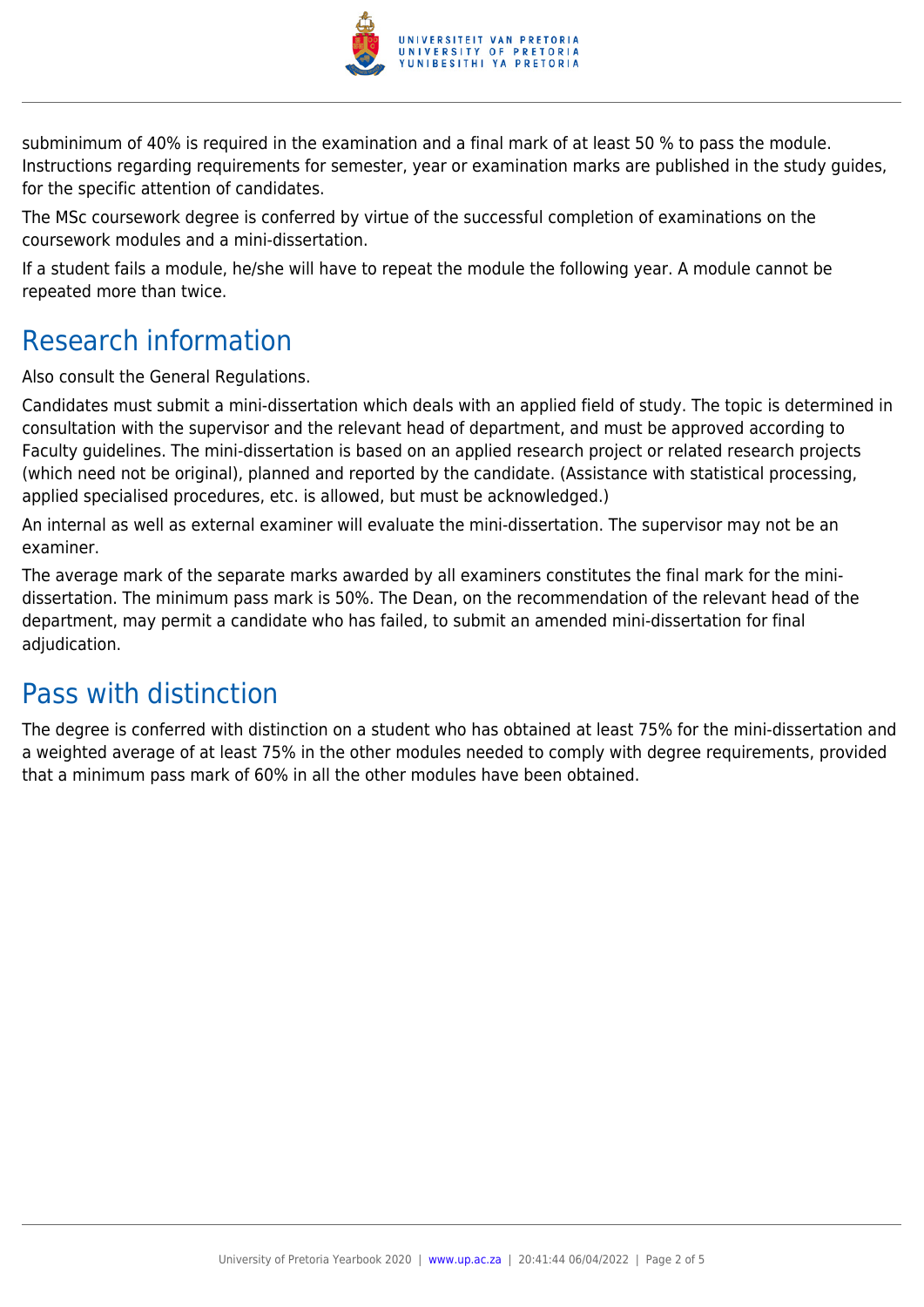

## Curriculum: Year 1

**Minimum credits: 90**

### **Fundamental modules**

#### **Research methodology 813 (VRM 813)**

| <b>Module credits</b>         | 0.00                                |
|-------------------------------|-------------------------------------|
| Language of tuition           | Module is presented in English      |
| <b>Department</b>             | <b>Veterinary Tropical Diseases</b> |
| <b>Period of presentation</b> | Semester 1 and Semester 2           |

#### **Module content**

A web-based introductory module in research methodology that includes planning and undertaking a research project or clinical trial, collecting and analysing data, scientific writing, and enabling preparation and presenting of a research protocol.

### **Core modules**

#### **Advanced fundamentals of pharmacology 876 (FAK 876)**

| <b>Module credits</b>         | 40.00                          |
|-------------------------------|--------------------------------|
| <b>Prerequisites</b>          | No prerequisites.              |
| Language of tuition           | Module is presented in English |
| <b>Department</b>             | <b>Paraclinical Sciences</b>   |
| <b>Period of presentation</b> | Year                           |

#### **Module content**

Scope and historical development of veterinary pharmacology.

Veterinary pharmaceutics and formulation theory.

Pharmacokinetic theory, pharmacokinetic analysis and modelling.

Bioequivalence theory and evaluation.

Physicochemical and molecular basis of drug action.

Dose response and calculation of dose response parameters.

Pharmacological modulation of organ and body functions.

Molecular basis of action and pharmacological effects of chemotherapeutic agents.

Adverse drug reactions, interactions and pharmacovigilance.

Comparative species pharmacology, pharmacogenomics and pharmacogenetics.

Background on complementary medicines.

Fundamentals of pharmacological research.

#### **Veterinary industrial pharmacology 800 (VIP 800)**

| <b>Module credits</b> | 50.00          |
|-----------------------|----------------|
| <b>Prerequisites</b>  | <b>FAK 876</b> |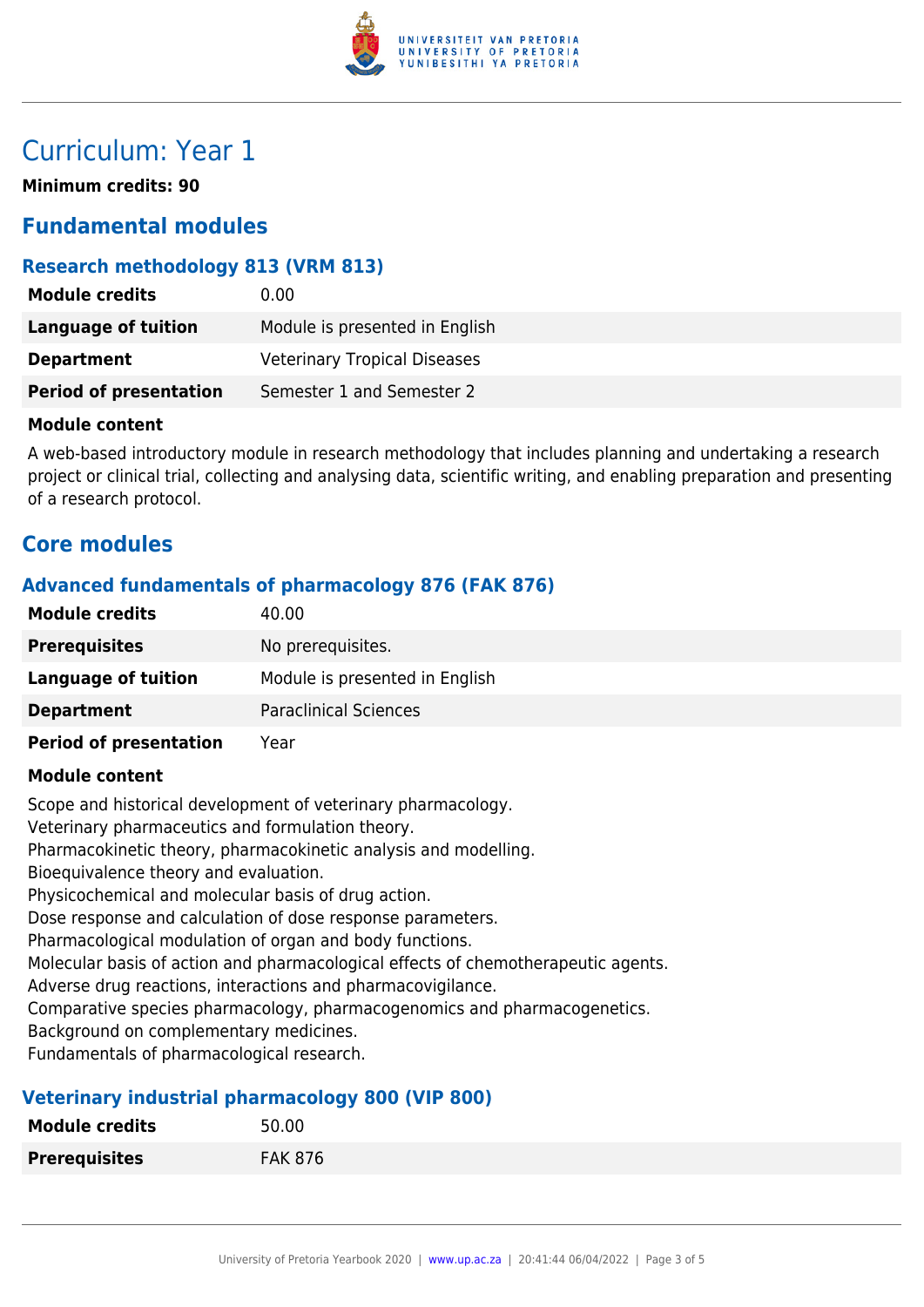

| <b>Language of tuition</b> | Module is presented in English |
|----------------------------|--------------------------------|
| <b>Department</b>          | <b>Paraclinical Sciences</b>   |

### **Period of presentation** Year

#### **Module content**

Veterinary pharmaceutical discovery and development.

Non-clinical safety and preclinical toxicology. Clinical safety and efficacy evaluation. Good laboratory and clinical practices. Drug statutory and application requirement. Drug application submission. Regulatory procedures, evaluation and veterinary drug control. Drug residue risk assessment. Product planning, production management and quality assurance. Drug marketing, pricing and promotion. Technical services, training, extension, product support and complaint investigation.